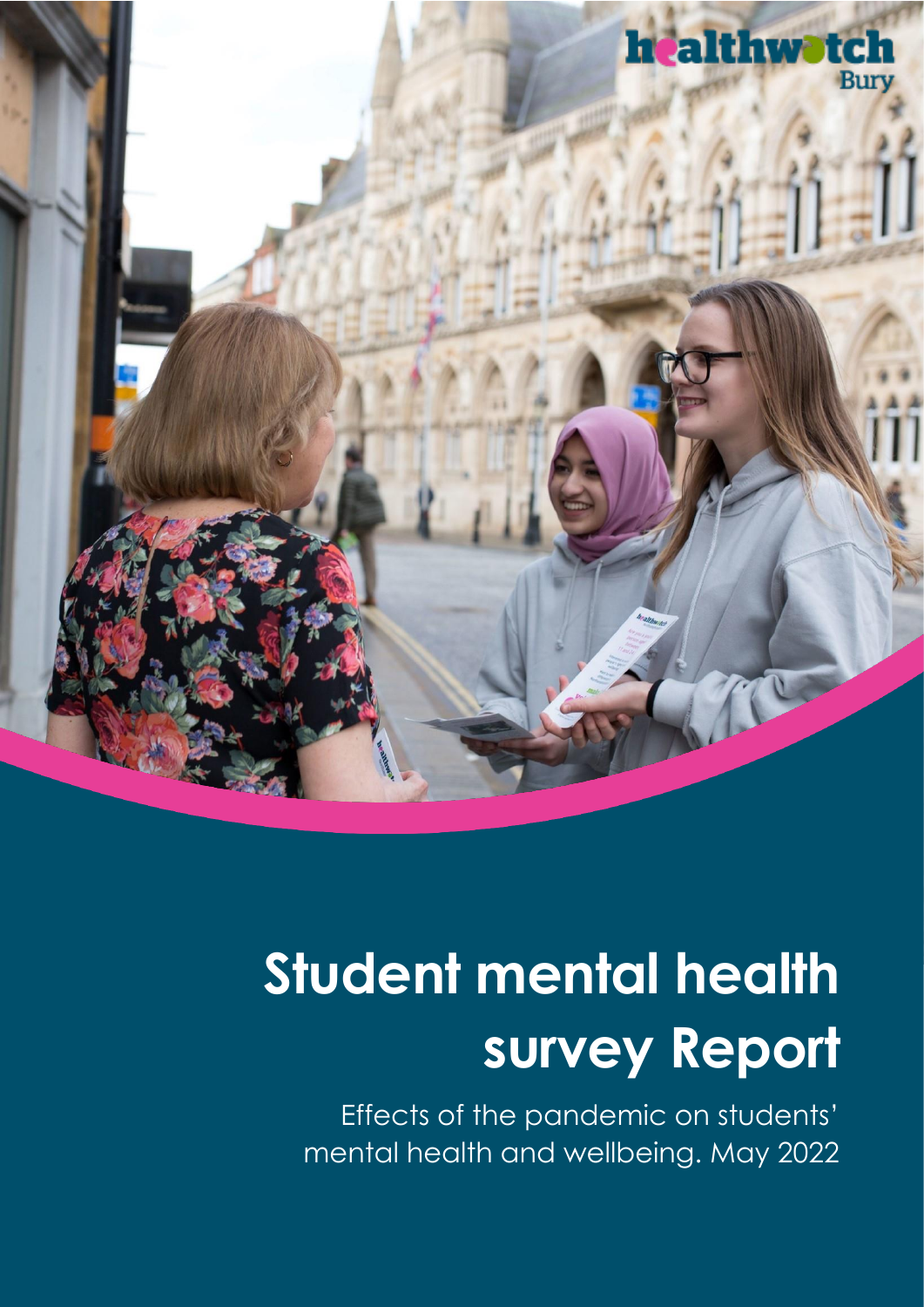

## **Contents**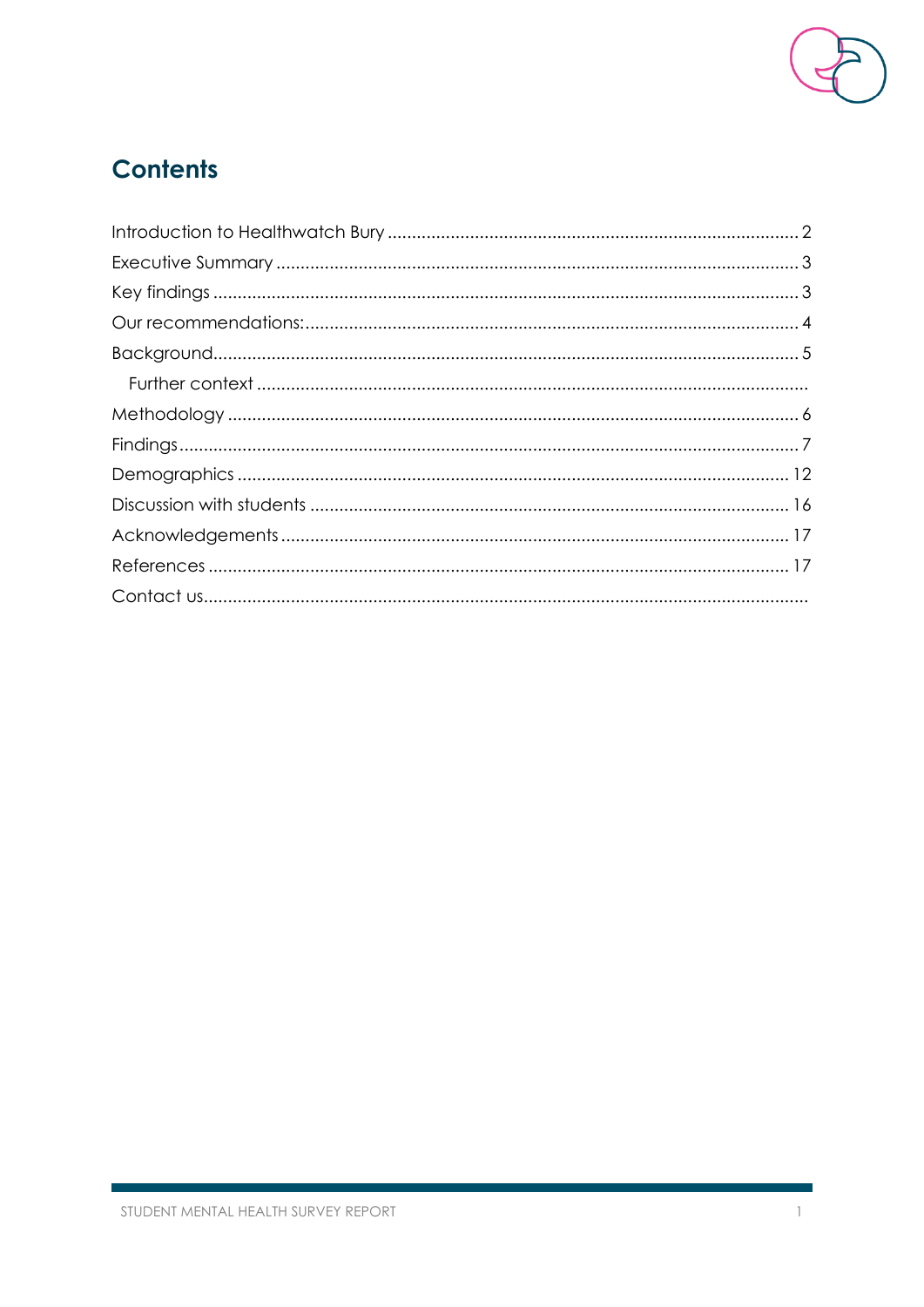

## <span id="page-2-0"></span>**Introduction to Healthwatch Bury**

This report has been produced by Healthwatch Bury. The Healthwatch network consists of 152 Healthwatch organisations across each of the local authority areas in England. It also has a national body called Healthwatch England based in London. We are all independent organisations who aim to help people get the best out of their local health and social care services, whether it's improving them today or helping to shape them for tomorrow.

Everything we say and do is informed by our connections to local people and our expertise is grounded in their experience. We are the only body looking solely at people's experience across all health and social care in Bury. As a statutory watchdog, our role is to ensure that local decision makers put the experiences of people at the heart of their care so that those who buy (commissioners) and provide our services (NHS Trusts, GPs, the voluntary sector and independent providers) can benefit from what Bury people tell us. Our reports on various elements of health and social care in Bury can be found on our website at the following link: healthwatchbury.co.uk or by contacting us directly using the details on the back cover.

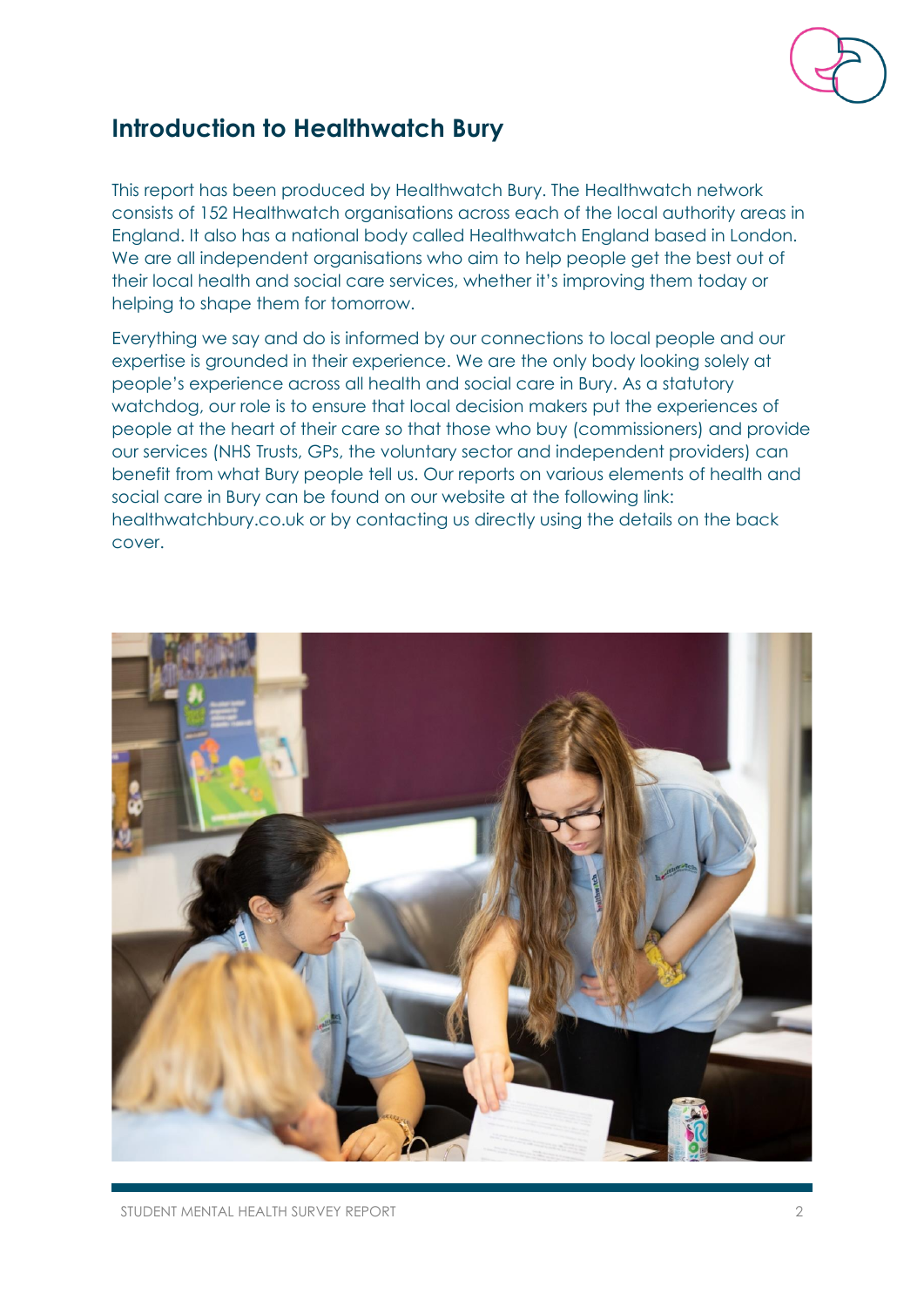

## <span id="page-3-0"></span>**Executive Summary**

In February 2022, during half-term, we involved students from the Holy Cross College and Bury College to help us co-produce the HW100 survey to collate feedback about local services from young people.

We arranged a virtual workshop where students developed and designed the questionnaire that focused on the young people's mental health and wellbeing during the pandemic. The target age group was 10-18 years. The survey was shared online in various ways; it was distributed on social media and shared to high schools and colleges in the borough. The survey received 350 responses within weeks and was closed at the end of March 2022.

We invited the same students back in the end of April to attend the session to analyse the findings and come up with recommendations, with our support, based on the survey results. The students had time to familiarize themselves with the results for a few weeks before the workshop. As an outcome from the survey and the session this summary report has been produced to showcase the findings and recommendations that young people suggested to local services.

## <span id="page-3-1"></span>**Key findings**

1. 75% of the respondents said they had not received any mental health support in the last 18 months. It is unclear from the responses whether this is because the support was not required or whether it is due to lack of awareness about local mental health services amongst young people.





2. Over half of the students who responded said they are 'Unlikely' or 'Not likely' to access mental health support at their place of study compared to 12% who said they are 'Likely' or 'Very likely' to access it at their place of study.

3. Over half the students were aware of the support provided in schools. 61% said their school offers tutorial sessions about mental health and 50% said their school offers access to a school counselling service.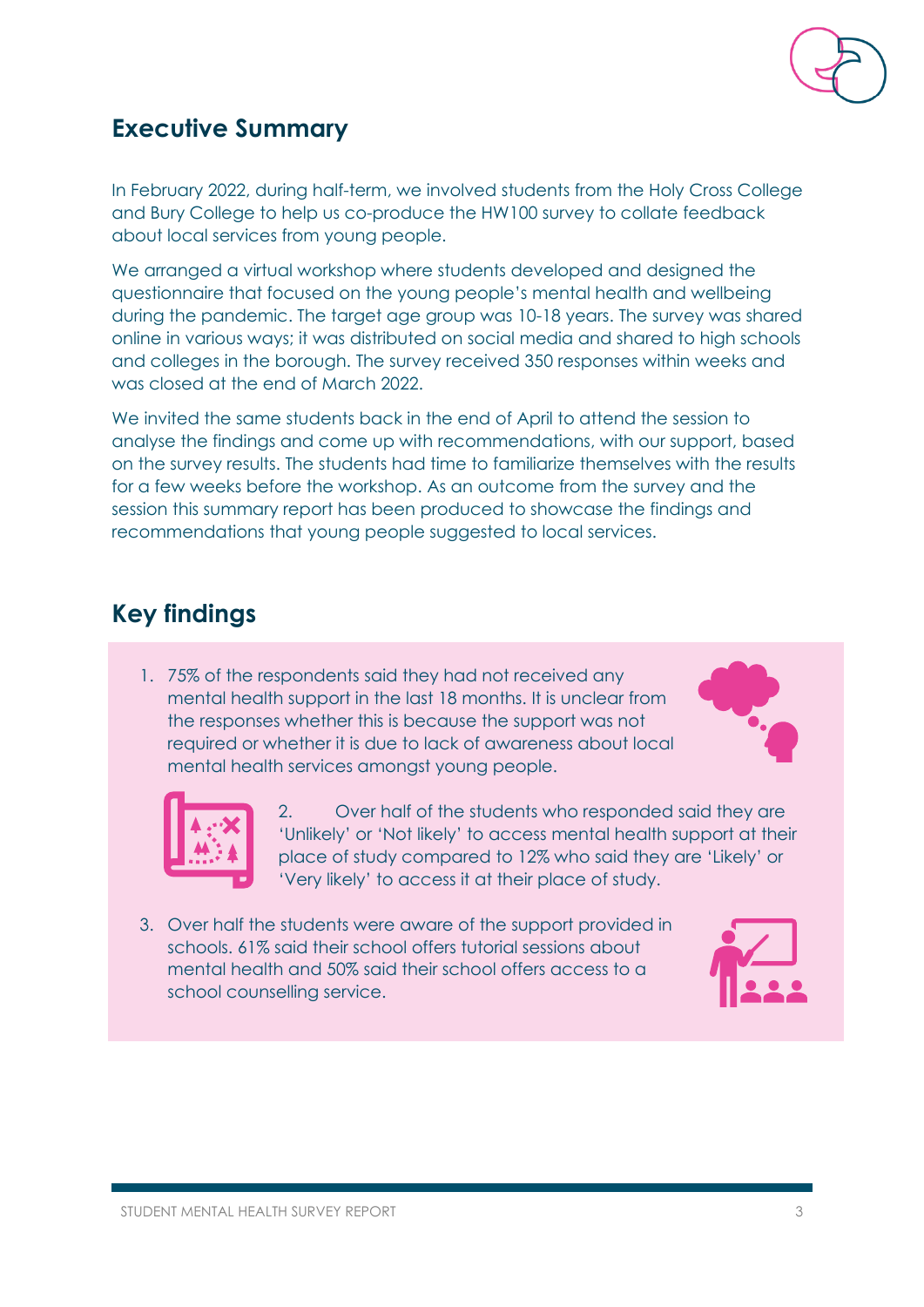## <span id="page-4-0"></span>**Our recommendations:**

- **Speak to young people more and involve them in designing the services.**
- **Get young people to speak to young people from similar backgrounds about mental health to ensure they understand their experiences better and can relate to their cultural values.**
- **Teach young people about self-care, self-awareness, and self-appreciation from a young age.**
- **Mental health to be talked about in primary schools. Ensure Mentally Healthy Schools programme is rolled out to all schools.**
- **Mental health organisations and charities to come to schools to talk about what is available and give talks- awareness raising about available services in schools.**
- **More staff required to reduce waiting times.**
- **Teach students how to deal with exam pressures, offer practical tools and guidance.**
- **Get mentors speaking to young people providing guidance and support.**







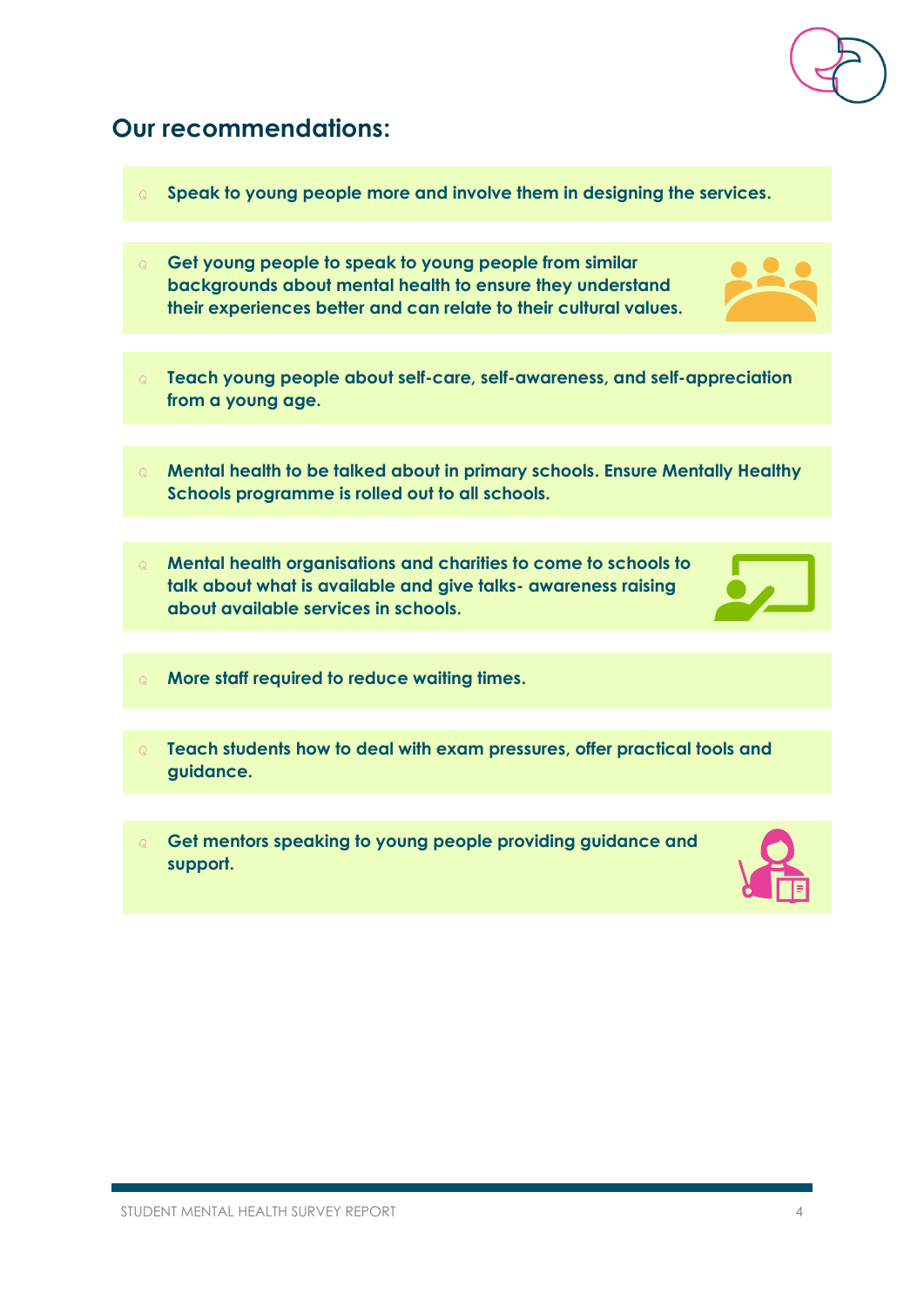

## <span id="page-5-0"></span>**Background**

Impact of the pandemic on mental health has been much discussed in the previous two years. Research that the MIND charity carried out suggested that those who were more likely to struggle with their mental health before the pandemic have been most affected.<sup>1</sup>

The Lancet study specifically looked at young people's mental health during the COVID-19 pandemic<sup>2</sup> . The study findings show that between March 2020, and March 2021, clear increases in parent-reported symptoms of SDQ behavioural and attentional difficulties at times of peak restrictions, when most children were not physically attending school were seen.

We wanted to find out what the impact of the pandemic had had on students' mental health across Bury and if there were any key themes emerging from feedback.

#### **Further context:**

- [How can co-production be made a reality in youth work-led mental](https://www.mentalhealth.org.uk/projects/right-here/how-can-co-production-be-made-reality-youth-work-led-mental-health)  [health? | Mental Health Foundation](https://www.mentalhealth.org.uk/projects/right-here/how-can-co-production-be-made-reality-youth-work-led-mental-health)
- [Participation and co-production \(ncb.org.uk\)](https://www.ncb.org.uk/what-we-do/improving-practice/wellbeing-mental-health/headstart/participation-and-co-production)
- [Working towards co-production in research -](https://emergingminds.org.uk/working-towards-co-production-in-research/) Emerging Minds
- [Home : Mentally Healthy Schools](https://www.mentallyhealthyschools.org.uk/?gclid=Cj0KCQjw1tGUBhDXARIsAIJx01lKRNav2hH_1B_NJOZkCZd5ro_vMDP3Q2_uNExg1s4JPjGMxGQJEIwaAiGCEALw_wcB)
- [Exam Stress | How To Deal with Exam Stress | YoungMinds](https://www.youngminds.org.uk/young-person/coping-with-life/exam-stress/)
- **[Exam stress and pressure | Childline](https://www.childline.org.uk/info-advice/school-college-and-work/school-college/exam-stress/)**

<sup>2</sup> [Young people's mental health during the COVID-19 pandemic -](https://www.thelancet.com/journals/lanchi/article/PIIS2352-4642(21)00177-2/fulltext) The Lancet Child & [Adolescent Health](https://www.thelancet.com/journals/lanchi/article/PIIS2352-4642(21)00177-2/fulltext)

<sup>1</sup> [the-consequences-of-coronavirus-for-mental-health-final-report.pdf \(mind.org.uk\)](https://www.mind.org.uk/media/8962/the-consequences-of-coronavirus-for-mental-health-final-report.pdf)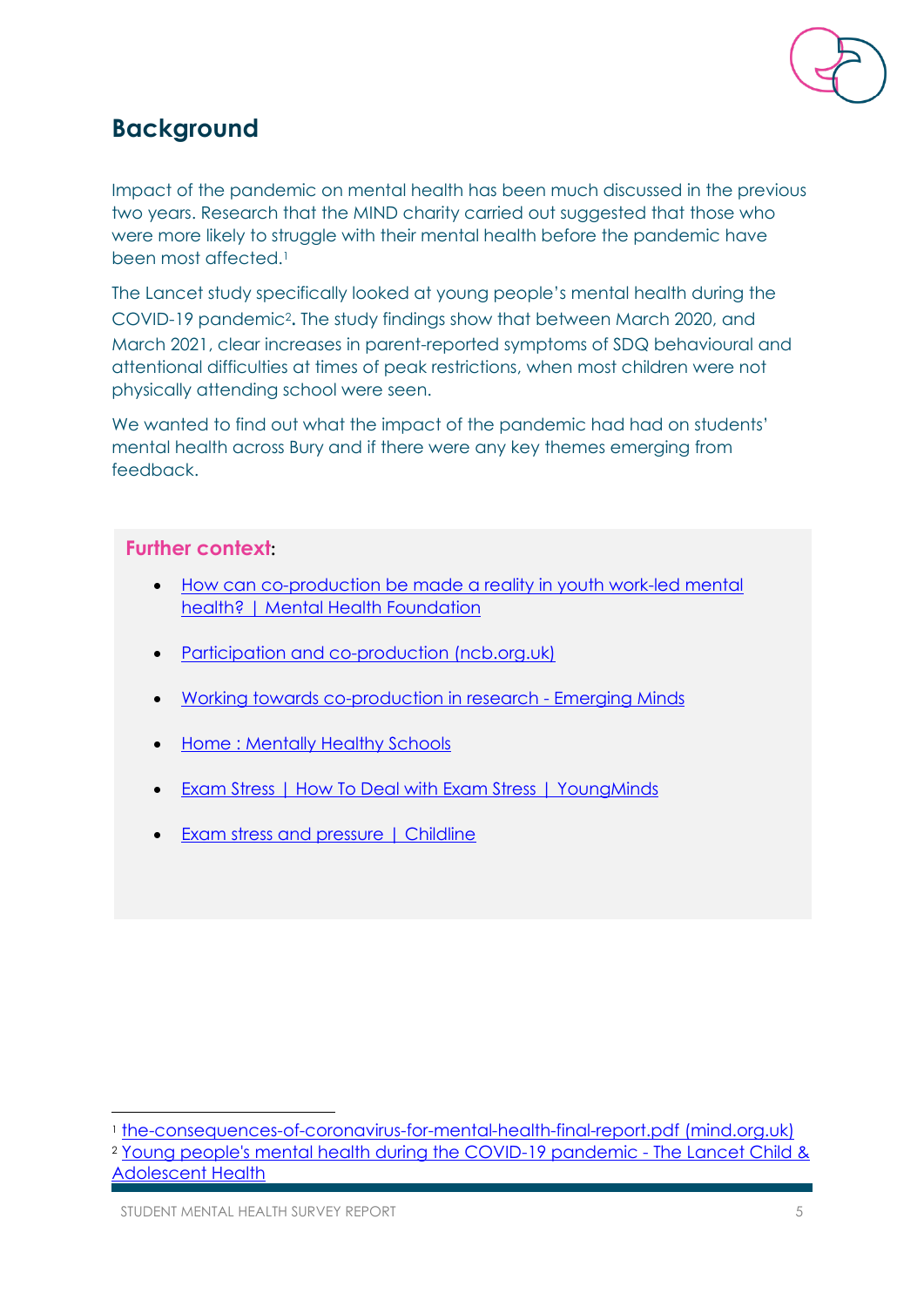

## <span id="page-6-0"></span>**Methodology**

A group of student volunteers from Holy Cross College in Bury took part in a workshop to create, design and deliver a project that focussed on issues experienced by young people. In that workshop, mental health during the Covid-19 pandemic was clearly the issue the participants felt most strongly about, so it was decided they would create a survey to find out the experiences of their fellow students and young people in the area.

They created a survey using our 'Bury Healthwatch 100' structure, and with the assistance and supervision of the Healthwatch Bury team, they published the survey using our SmartSurvey online software.

Following its official launch in February 2022, the survey was distributed and promoted in a range of ways, including:

- Promotion via Healthwatch Bury's website, mailing list and social media channels (Twitter, Facebook, Instagram).
- Promotion via local colleges and high schools including Bury College, Holy Cross College, and many others.
- Promotion at the face-to-face drop-in sessions and community events.
- Asking statutory organisations, health and social care providers, local businesses, voluntary sector partners and community groups to promote the survey.
- Direct emails to existing contacts and organisations.

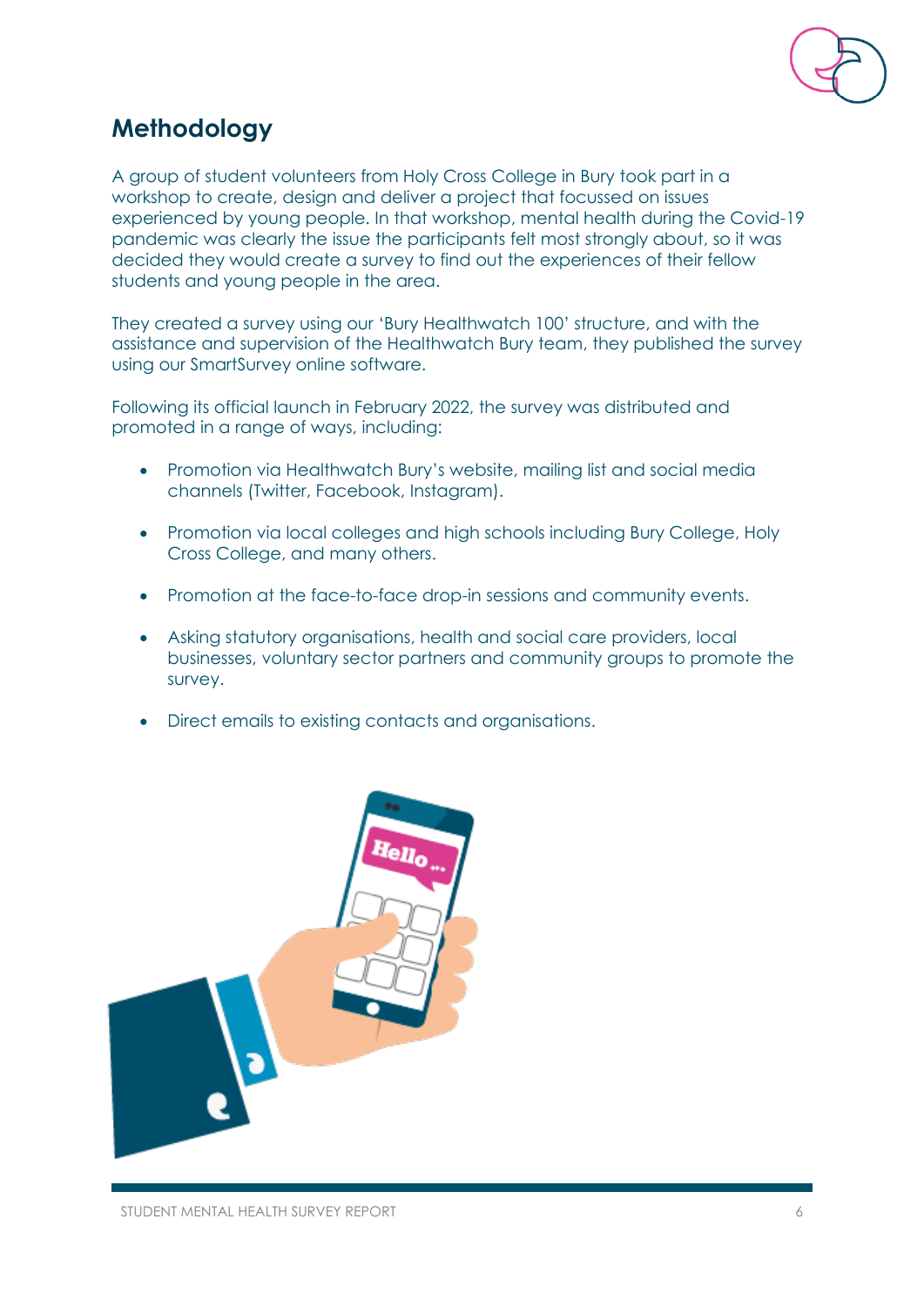

## <span id="page-7-0"></span>**Findings**

Please see the survey findings below:

**1. On a scale of 1-10 how would you rate your current mental wellbeing? With 1 being poor, 5 being neutral and 10 being great**



Average wellbeing score was rated 5.8 out of 10. When analysing the findings, the student volunteers were surprised as they expected the score to be slightly lower due to various challenges the pandemic presented.

**2. Have you received mental health support during the past eighteen months?**



Approximately one quarter (26%; 90 students) of the respondents said they have received mental health support during the pandemic in comparison to 74% (260) who said they had not received any mental health support during the pandemic.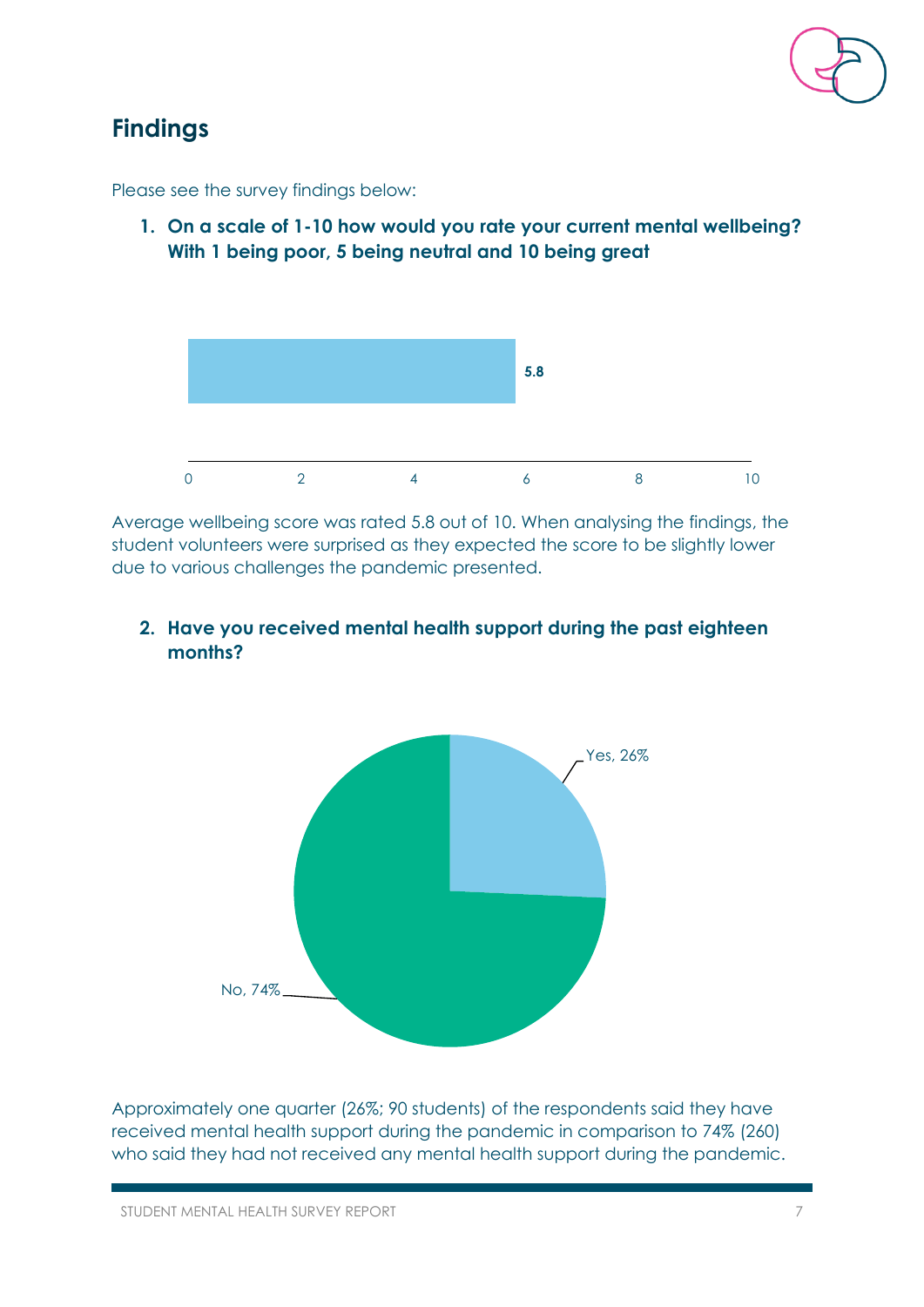

#### **3. What support is offered for your mental health and wellbeing in your place of study?**



61% (210) of the respondents said there are tutorial sessions or PSHE lessons about mental health offered in their place of study. Over half of the respondents (52%;180) said that there is an access to a counsellor at school/college.

46% (160) stated they have seen posters for advice services and another 22% (76) said they have seen leaflets about mental health. About fifth (20%; 68) of the respondents was aware of the yoga or mindfulness sessions in their place of study whereas 18% (63) stated they were not aware of any support. Other options included Healthy Young Minds, Streetwise, Place to Be, socialising with friends and family and access to a counsellor outside the school.

Student volunteers suggested local services to visit schools and deliver awareness raising sessions as they were not aware of what is available locally to support young people with their mental health and wellbeing.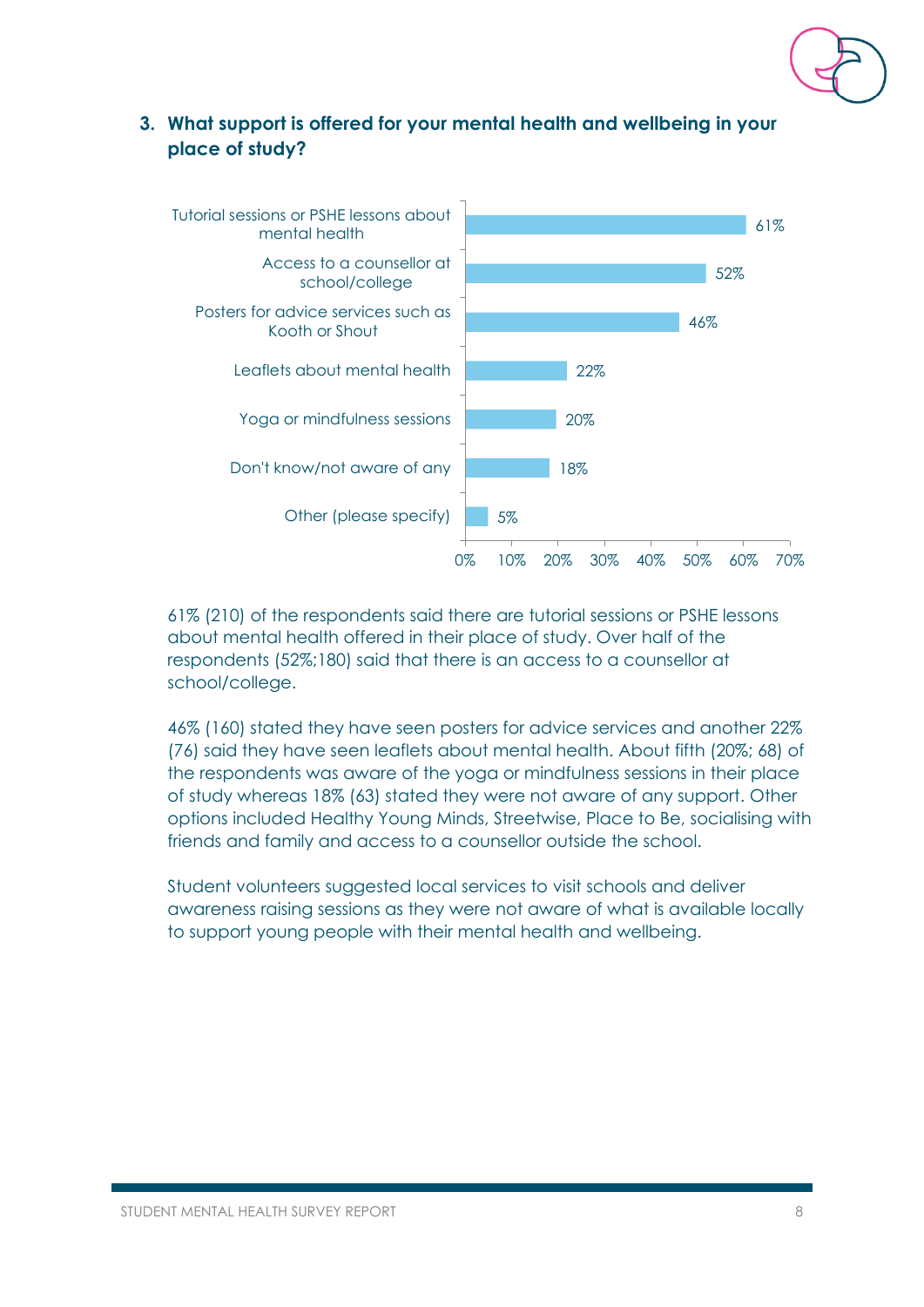



**4. How likely are you to use mental health support at your place of study?**

56% of the students responded they're 'Not likely' to use mental health support at their place of study and 12% said they're 'Likely' or 'Vert likely' to use the support offered.

We also asked students if they answered 'Not likely' where would they access the support instead and the following answers were given:

7 students responded 'Nowhere', 5 people said 'I don't know' and 3 said 'they don't need help'. Other support like 'Home', 'GP', 'Friends', 'I play Fortnite', 'Online' and 'Myself' were also mentioned.

Other comments included:

*'Pull us out of class or break or something and then talk to us instead of us coming to you'* 

*'Don't like speaking to people I don't know about my personal life and feelings'* 

*'School's not comfortable'*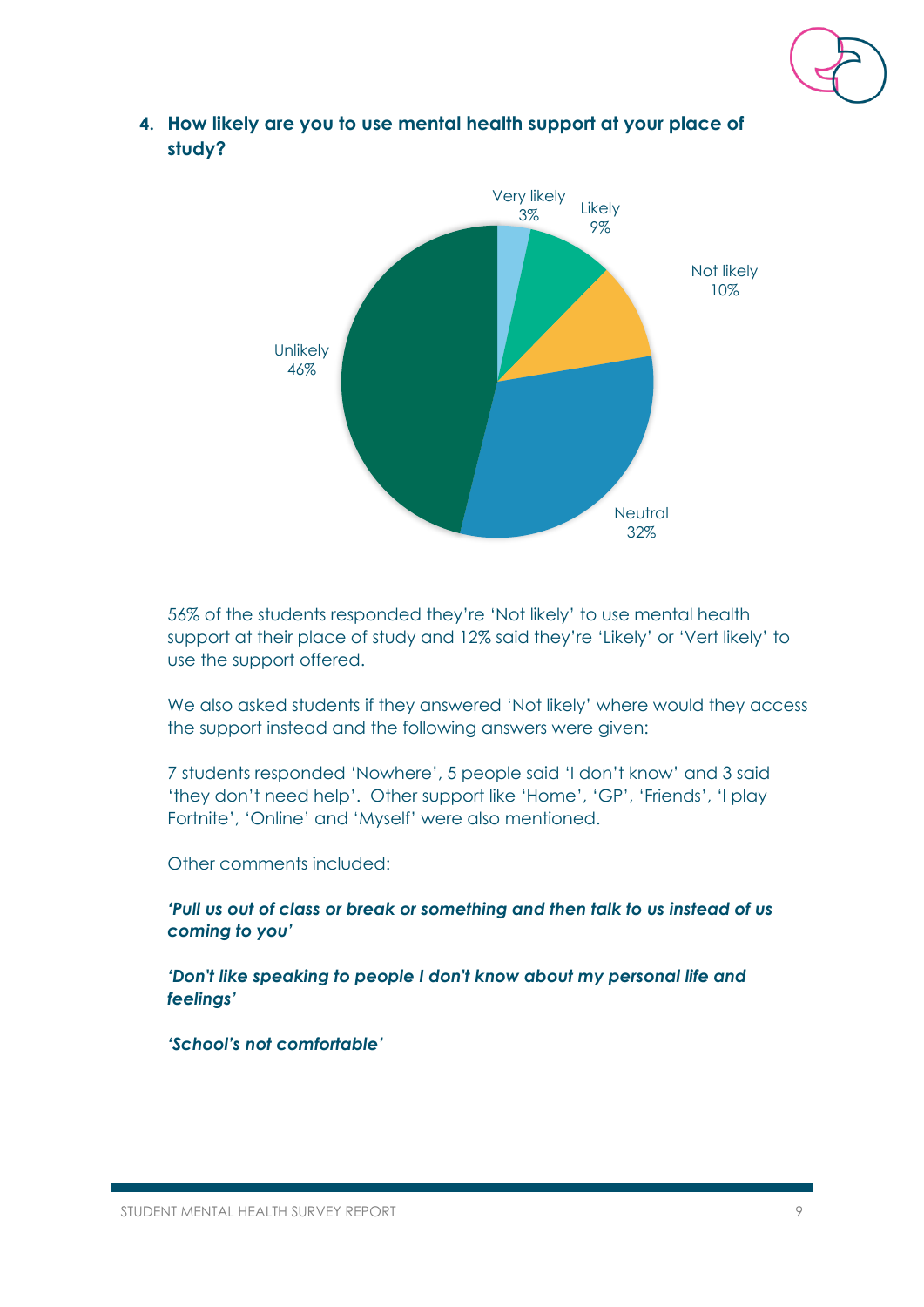

**5. What mental health services or local groups have you used or attended in the past 18 months?**



Majority of the respondents (75%; 284) said they had not used any mental health services in the past 18 months.

6% said they had used the Healthy Young Minds service and another 6% said they had visited their GP. 4% had used Kooth online support and 2% had been in touch with the Getting Help Line. 7% stated 'Other' which included Place2be, counselling in school, private counselling, A&E, Early Break, Streetwise, Parrenthorn SHARP System, North Manchester Lesion Team, Learning Support and some respondents said they didn't need any help.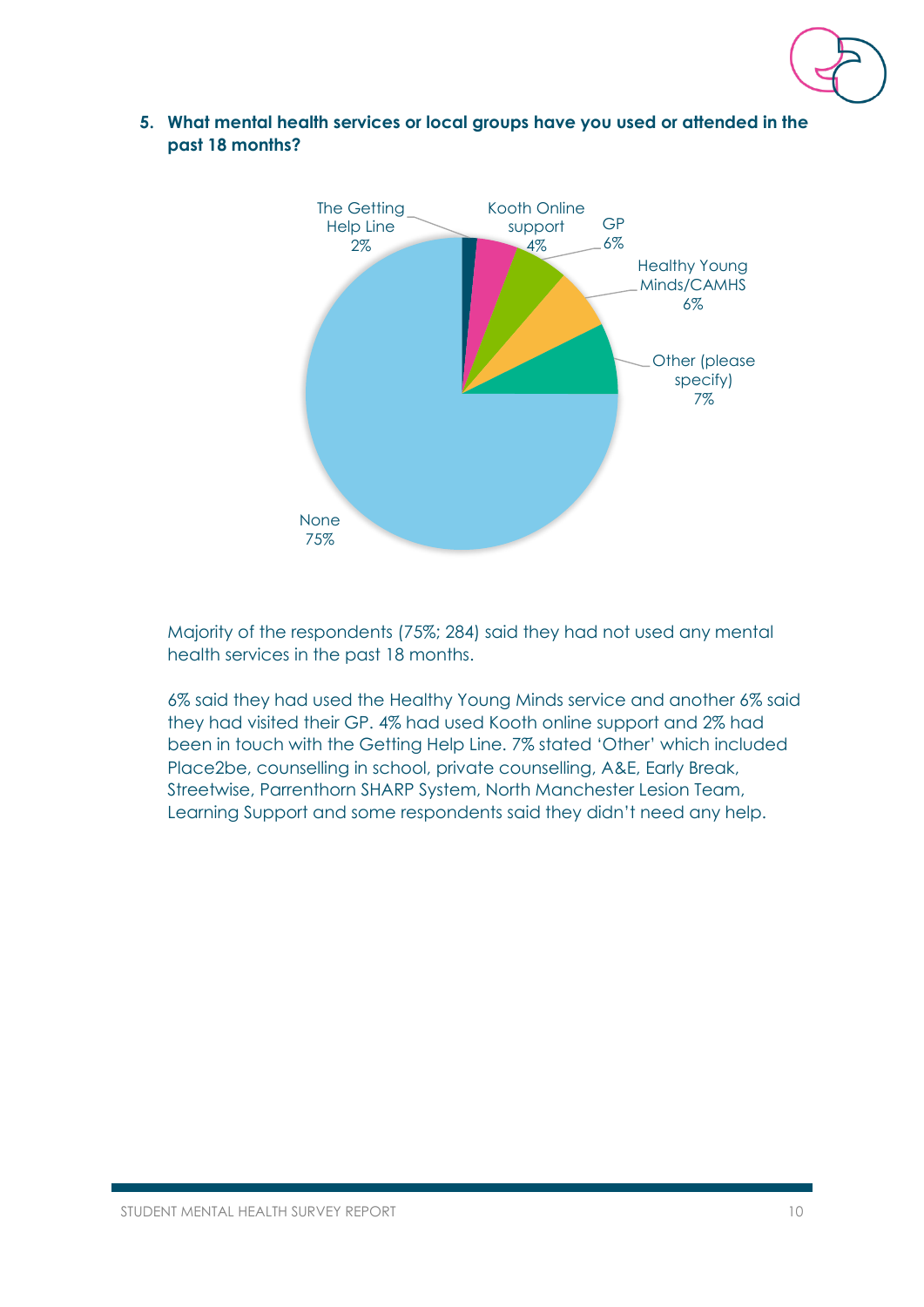

**6. How do you feel the pandemic has affected your mental health? Please tell us more about any changes, positive or negative that the lockdowns, disruption to education or COVID-19 has had on your mental health?**



30% (89) of the respondents said their mental health had not been affected by the pandemic compared to 28% (82) who said the pandemic had a negative effect on their mental health. 11% (31) said the pandemic had a positive impact on their mental health and another 11% (31) were unsure how it had affected them. Other answers included disruption to education (9%;25), feeling unsociable (5%;14), lonely (3%;11) or anxious (3%;11).

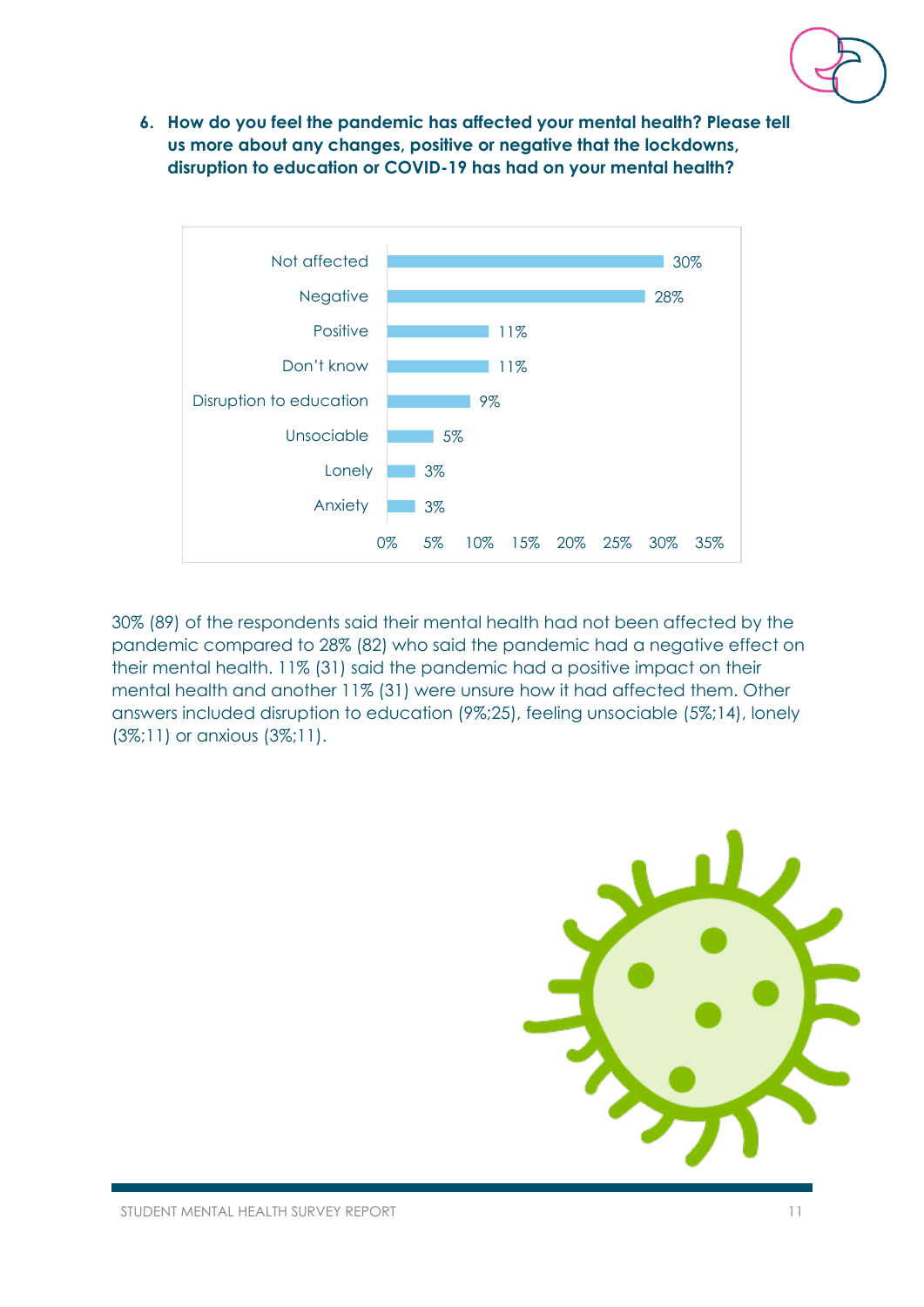

## <span id="page-12-0"></span>**Demographics**



**7. Please tell us which age category you fall into:**

#### **8. Please tell us which gender you identify with:**

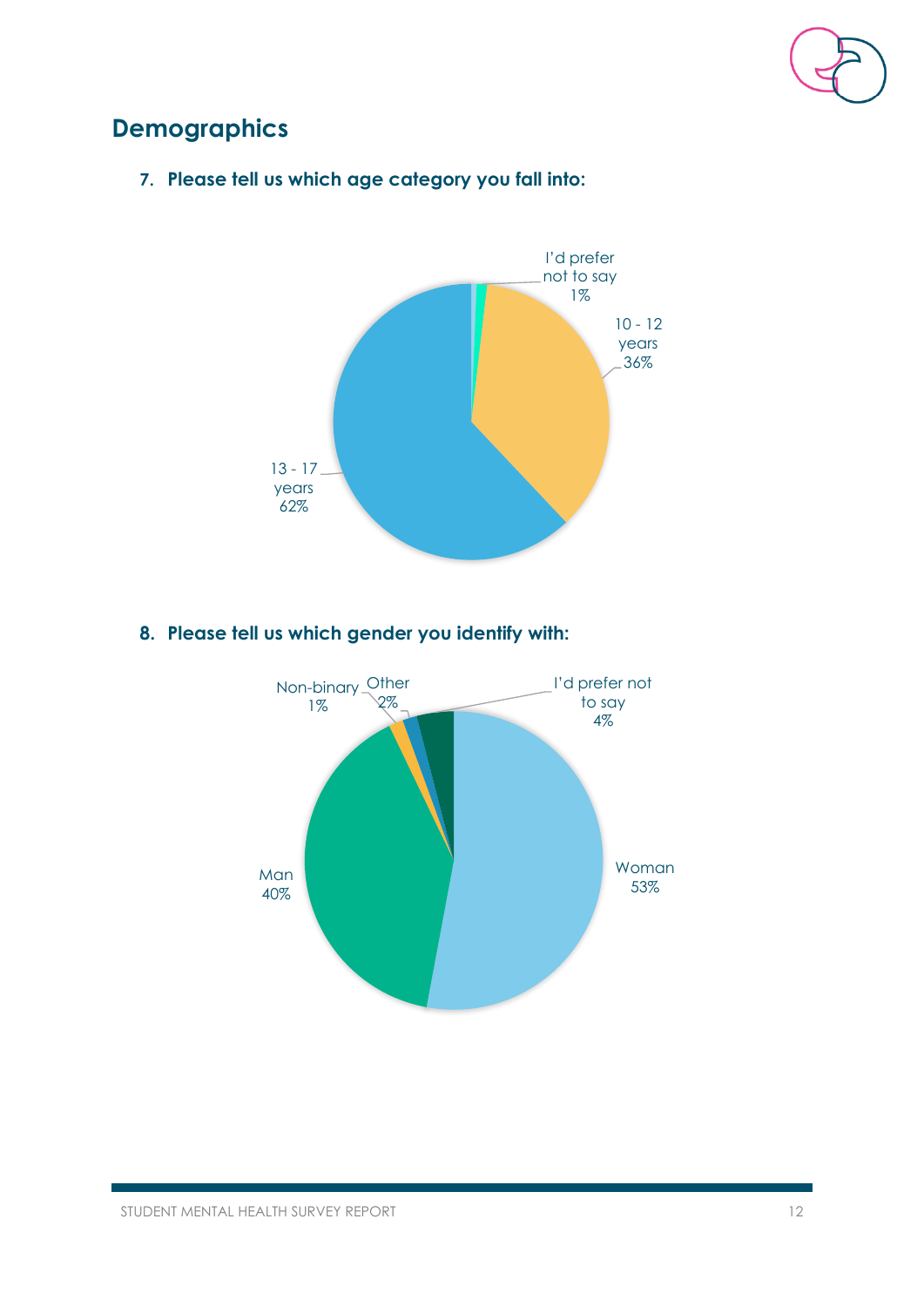



#### **9. Is your gender different to the sex that was assigned to you at birth?**

#### **10.Please select your ethnic background:**

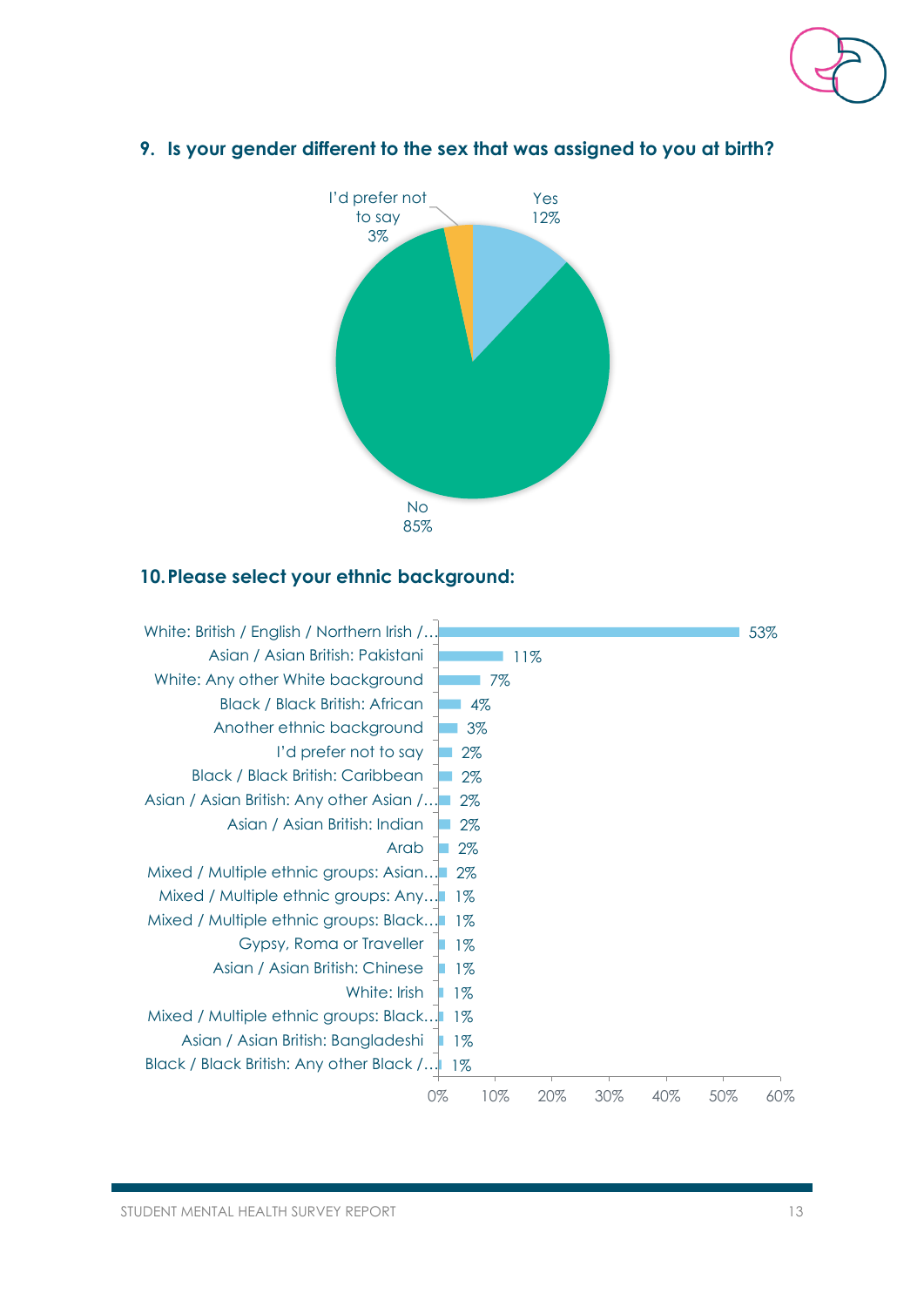



#### **11.Please tell us which sexual orientation you identify with:**

#### **12. Please tell us about your religion or beliefs:**

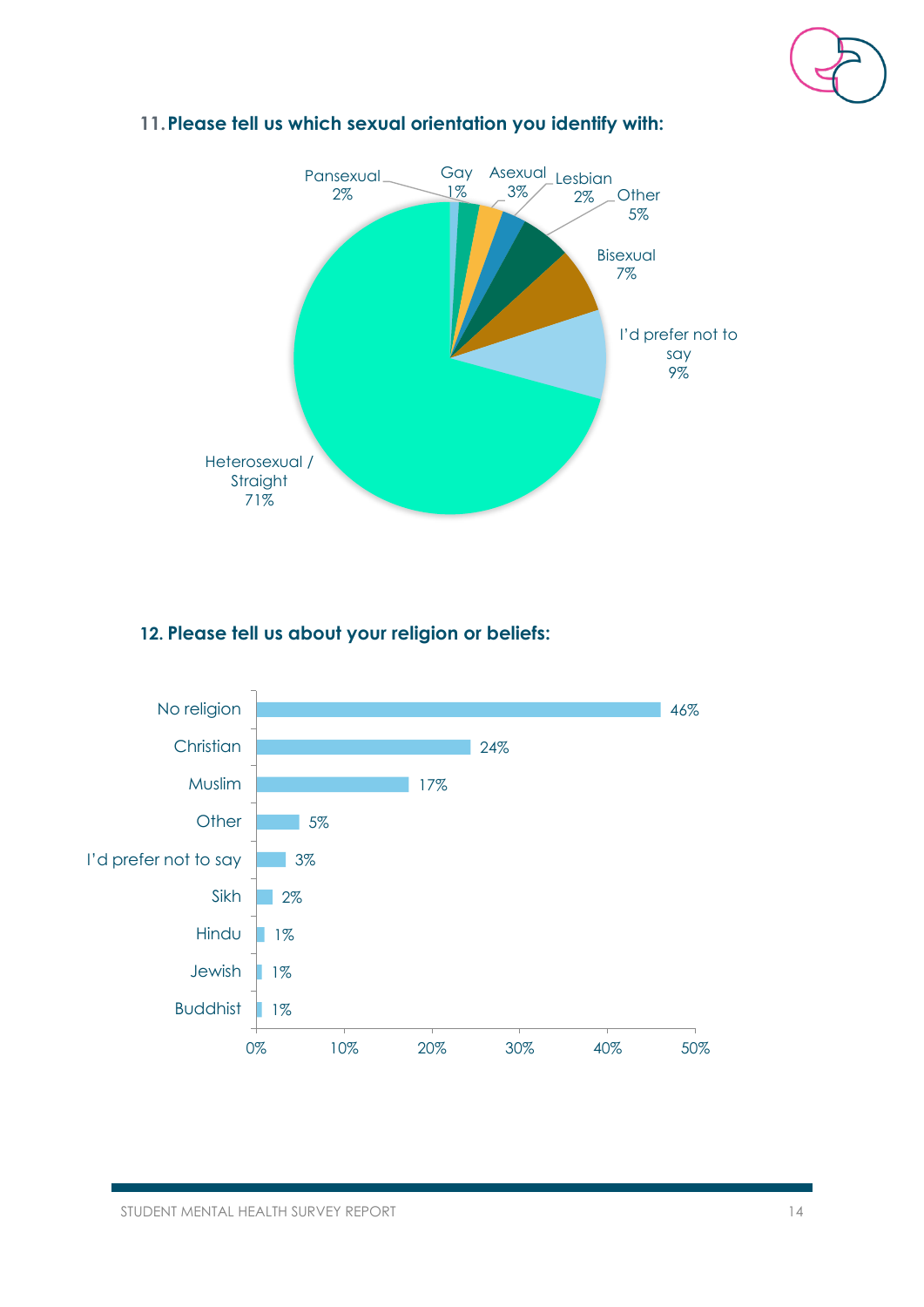

#### **13.Please tell us about your marital or civil partnership status:**



#### **14.Are you currently pregnant or have you been pregnant in the last year?**

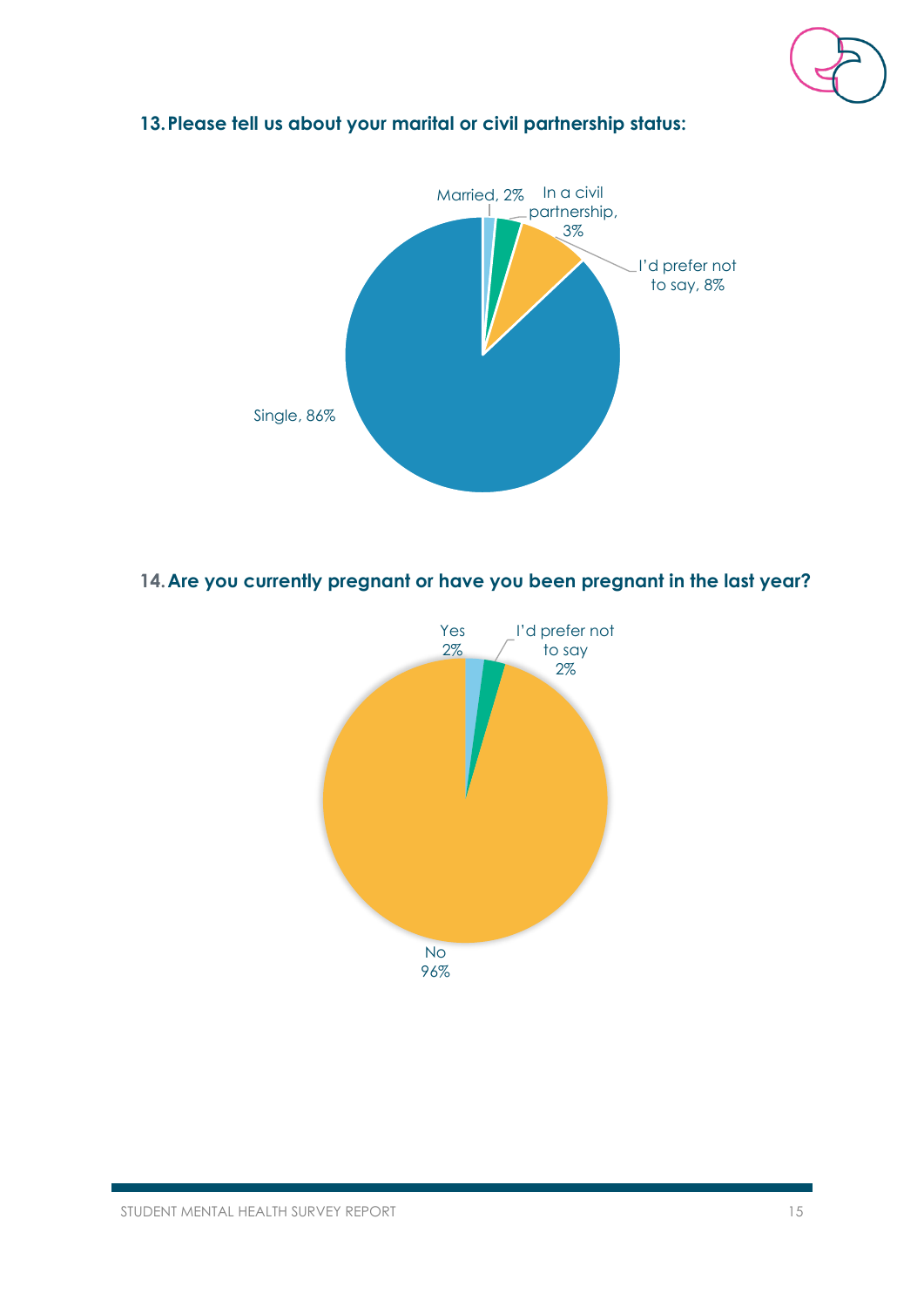## <span id="page-16-0"></span>**Discussion with students**

During the workshop with the student volunteers numerous themes were explored in relation to mental health during the pandemic.

Family support. When we asked our volunteers where they'd go for support if they felt down, they said they'd approach their parents and siblings or closest friends. However, it was acknowledged that not everyone has close relationships with their families which can leave young people feeling isolated and lonely. Also, families spent more time together in close proximity during the pandemic which may have presented its own challenges.

> Media and social media. Young people felt there was a lot of scaremongering during lockdown and made them think more about media and its use. It was discussed that media needs to be regulated as can have devastating effect on one's mental health and steer young people towards negative thinking pattern and self-image. There is also lots of online bullying which became even more apparent during

the pandemic. It was recognised that there are also benefits to social media and how it can also offer support and help to reduce isolation.

Education and exam pressures. It was highlighted that education suffered during the pandemic and students felt the pressures of exams and feeling frustrated about not being able sit the exams, many did not feel the grades were fair and felt there was favoritism involved in some cases. Students felt the support and practical tools for exam pressures were desperately needed.

In conclusion, during the discussion around local services and support available it was felt that young people don't know a lot about what is on offer locally and felt it would be hugely beneficial for students to have guest speakers coming into colleges to raise awareness about local services. It was also felt that it is important to ensure that the support provided is culturally appropriate so that whoever supports the young person understands their culture, family values and who young people could relate to.





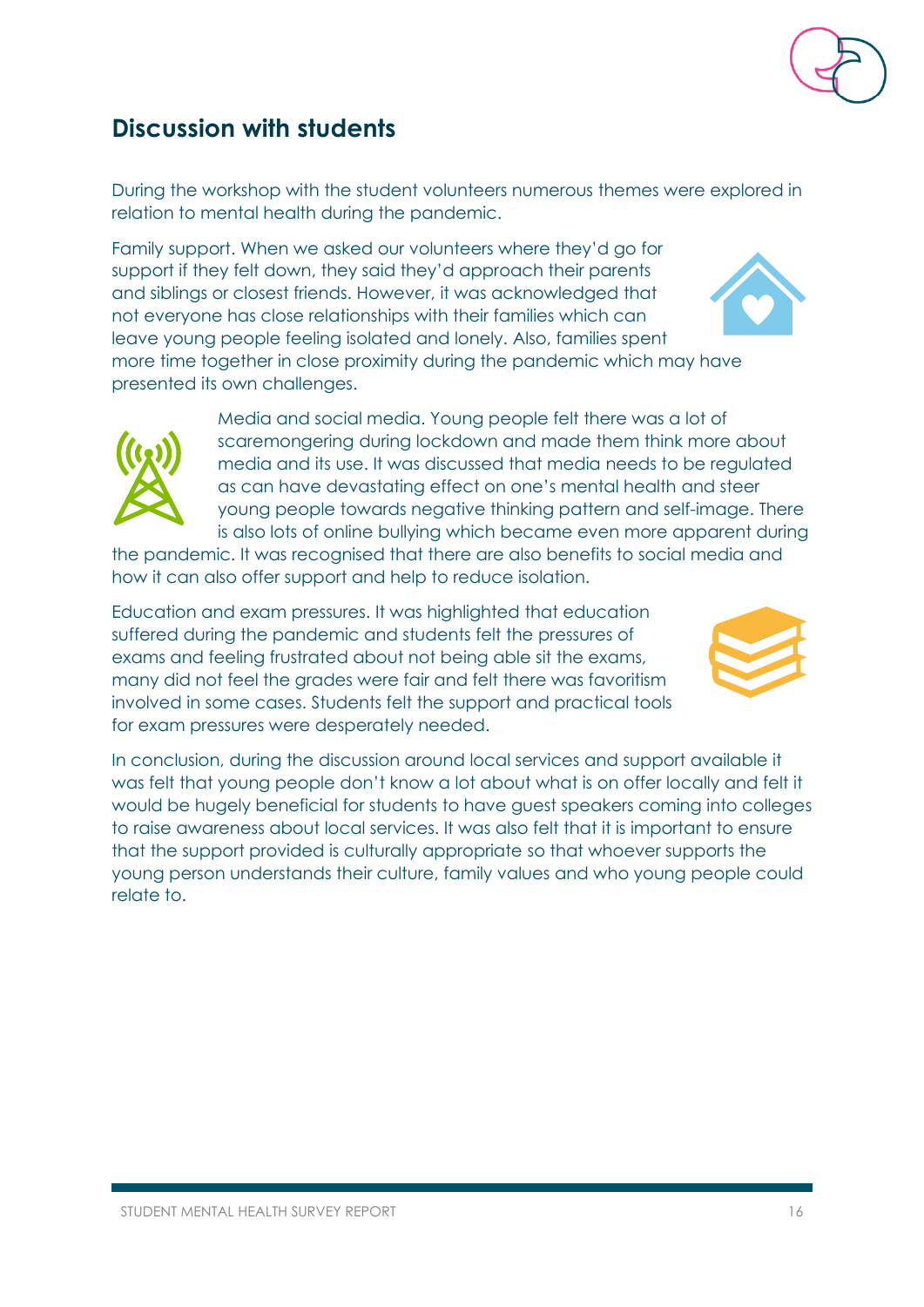

## <span id="page-17-0"></span>**Acknowledgements**

We would like to thank Healthwatch Bury student volunteers for contributing to this project and supporting us with developing and designing this survey and helping us analyse the findings:

- Fajar Zeeshan  $Q$
- saverah Rashid
- Josh Brooks  $Q$

We would also like to thank all local colleges, high schools and our partner organisations for promoting this survey.

And most importantly, we would like to thank every one of the young people that took the time to complete the survey and shared their experiences with us.

### <span id="page-17-1"></span>**References**

1. MIND 'Coronavirus: the consequences for mental health report'

[\(the-consequences-of-coronavirus-for-mental-health-final-report.pdf \(mind.org.uk\)\)](https://www.mind.org.uk/media/8962/the-consequences-of-coronavirus-for-mental-health-final-report.pdf) Accessed May 2022

2. 'Young people's mental health during the COVID-19 pandemic' [\(Young people's mental health during the COVID-19 pandemic -](https://www.thelancet.com/journals/lanchi/article/PIIS2352-4642(21)00177-2/fulltext) The Lancet [Child & Adolescent Health\)](https://www.thelancet.com/journals/lanchi/article/PIIS2352-4642(21)00177-2/fulltext)

Accessed May 2022